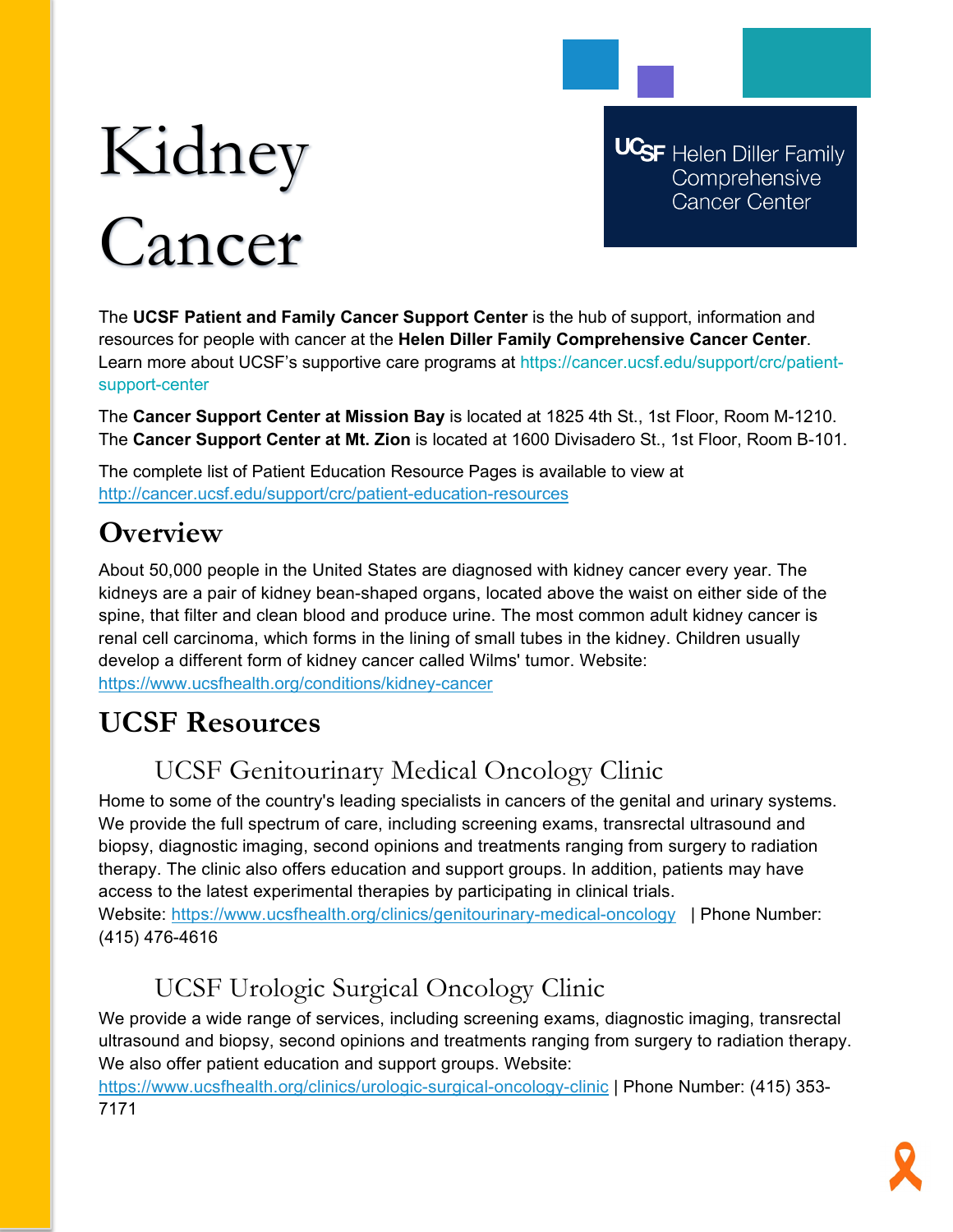# **Publications**

American Cancer Society: "What is Kidney Cancer?" Website: <http://www.cancer.org/cancer/kidney-cancer/about/what-is-kidney-cancer.html>

Cancer.Net: "Kidney Cancer" (also in Spanish) Website: <http://www.cancer.net/cancer-types/kidney-cancer>

National Cancer Institute: "Renal Cell Cancer Treatment" Website: <http://www.cancer.gov/types/kidney/patient/kidney-treatment-pdq>

National Comprehensive Cancer Network: "NCCN Guidelines for Patients: Kidney Cancer" Website: <http://www.nccn.org/patients/guidelines/kidney/index.html>

# **Organizations**

American Bladder Cancer Society – Kidney Cancer ABLCS website is run by bladder cancer survivors. Provides discussion forums and blogs to connect with others and ask questions. Website: <http://www.bladdercancersupport.org/> Phone Number: 888-413-2344

## American Cancer Society (ACS) – Kidney Cancer

At the American Cancer Society, we're on a mission to free the world from cancer. Until we do, we'll be funding and conducting research, sharing expert information, supporting patients, and spreading the word about prevention. All so you can live longer — and better. Website: <https://www.cancer.org/cancer/kidney-cancer.html> Phone Number: 800.227.2345

Cancer.Net – Kidney Cancer This is Cancer.Net's Guide to Kidney Cancer. Website: <https://www.cancer.net/cancer-types/kidney-cancer>

## Cancer Support Community – Kidney Cancer

As the largest professionally led nonprofit network of cancer support worldwide, the Cancer Support Community is dedicated to ensuring that all people impacted by cancer are empowered by knowledge, strengthened by action, and sustained by community.

Website:<https://www.cancersupportcommunity.org/kidney-cancer> | Phone Number: 888-793- 9355